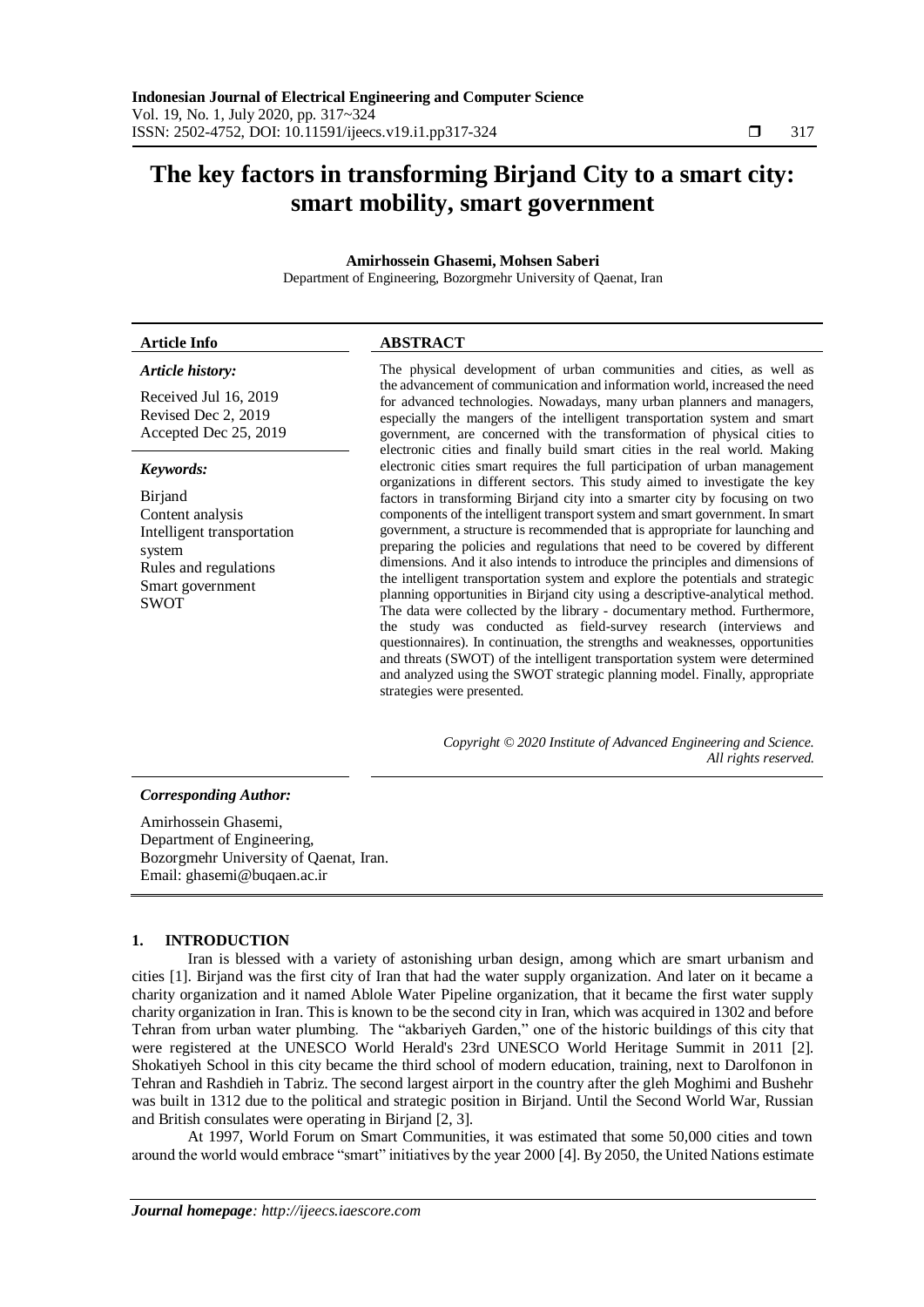53% (fifty-three percent) of the population will live in urban [5]. Smart cities represent a conceptual urban development model on the basis of the utilization of human, collective, and technological capital for the development of urban agglomerations [6] Recently, the concept of Smart City has emerged as a way to "exploit the information and communication technologies (ICT) in making better use of the public resources, increase the quality of services offered to the citizens and, in turn, the quality of life in urban areas, while reducing the operational costs of the public administrations" [6]. Globally, cities are already implementing smart initiatives in providing better services for citizens, businesses, employees, and governments [7]. The American car culture began to form during the early 20th century. The first three-colored traffic signal was deployed in 1914, and the first parking meter was installed in 1935. The 1950s brought research into ramp management techniques as a potential solution to highway safety concerns. The first North American traffic management centers (TMCs) were deployed in the late 1960s. The global positioning system (GPS) consists of a network of satellites that transmit signals to GPS receivers. During the 1980s, major changes appeared to be on the horizon. During the 1980s, in the midst of these concerns, technology became cheaper and smarter and technologies supporting improved traffic management emerged [8].

In recent years, the rapid growth of population and urbanization, as well as the increase in the number of vehicles, caused many problems, including pollution, heavy traffic, and accidents in the transport sector. Due to the geographical location of Birjand and its distance from other large cities such as Mashhad and Zahedan, and also due to its conversion to the capital of the province, the need to transform the urban structure from traditional to Modern and smart state is felt more and more. Challenges associated with e-government and must provide different levels of communication and dynamic environment full of tools and applications interact [9, 10]. With the emergence of new sources of information, technologies like big data, open data, social networks, blogs, mobile government, cloud computing, and other cases, the service has drastically changed.

Actions such as smart cards of interurban bus fleets, speed control cameras and violations, public electronic communication systems with urban managers far too few have been done in Birjand city. However, these actions don't meet the needs of citizens due to the scope of intelligence-related areas [11-13]. Khiabani et al. have conducted many research on Design and implementation of an optimal switching controller which could come in handy in designing smart cities [14-16]. Azarang et al. have studied on a new fractional-order chaotic system and its synchronization via Lyapunov and improved Laplacian-based method [17-19]

Ambient Street Lighting project was developed by Mohamed [20], using embedded-based Arduino microcontroller for lighting management based on the circumstances surrounding of the road. A threshold value is set based on a reading of the actual situation in order to test the functionality of the prototype. The Ambient Street Lighting prototype have reacted with success towards surrounding brightness/darkness and number of cars passing by on the street. Many scientists have studied their cities [21, 22] and smart homes [23] on the subject of whether or not they are smart, which part corresponds to the conventional indicators of smart place, what factors hinder the further development in this direction and which steps should be taken. A real-time system is an attractive topic for both academic and industrial sections. Therefore, a wide variety of systems have been researched and created for different aspects of life like automated construction progress [24], intenet of things (IOT) system [25-27], Human-Robot Teaming [28-30], simulation [31], and so on. This study aimed to identify the requirements and needs of smart government and intelligent transport system (ITS) in Birjand city and design a suitable structure for it. Also, the study intends to analyze the policies and regulations related to the development of e-government and intelligent transport systems (ITS) since they include the six suggested dimensions i.e. Smart economy, smart citizen, smart government [32, 33], smart transportation, smart environment, and smart living. One of the newest and most effective traffic management solutions resulted from information technology is public transport development along with the use of intelligent transport systems.

Therefore, some of the reasons for making Birjand into a smart city can be referred to as the following:

- a) Its extent and relation to shipping and transit costs
- b) Sustainable development due to inefficient transport and dispersed city leading to increased fuel and violation of sustainable development patterns
- c) Increased staggering costs for energy carriers (gas, water, and electricity)
- d) The heavy cost of providing urban infrastructures and the development of information technology
	- Here, we try to have a thorough look at the goals of various generations of e-government:
- a) The first generation: computerization of government and the improvement of computer-assisted efficiency b) The second generation: the transition to an integrated and citizen-based government. Here, the goal is government open ness to people and innovation in sovereignty.

The third-generation: it is based on ICT and is introduced as the emerging model. The government seeks to innovate in the policy process and increase efficiency and effectiveness. The important elements of this generation are data, information, and knowledge.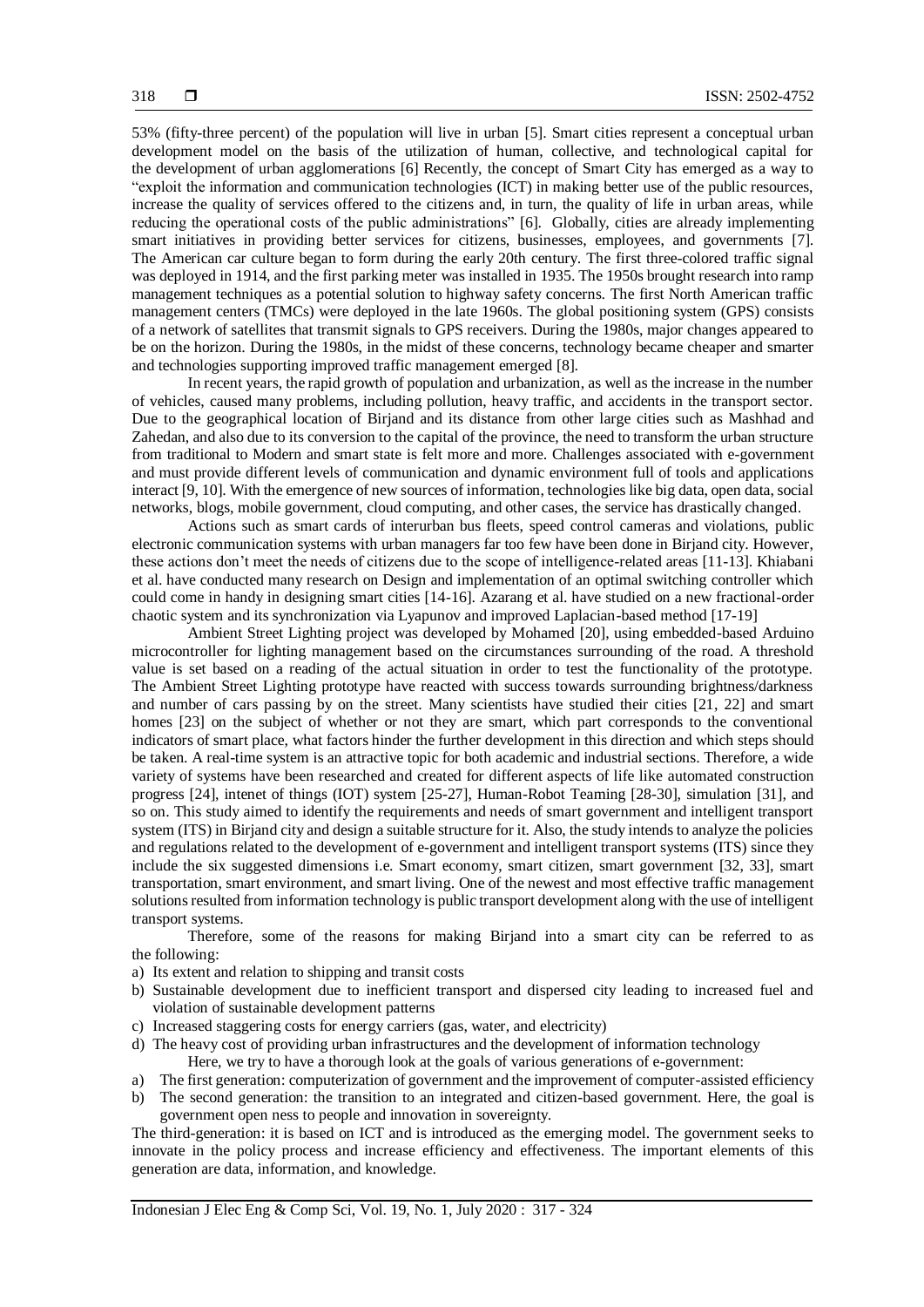319

#### **2. RESEARCH METHOD**

In this study, the descriptive-analytic method was used to achieve research goals. The data were collected by the library-documentary method and the study was conducted as field-survey research. Firstly, interviews were conducted with related people in urban transport and smart government. In the next step, the experts, as well as Ph.D. And Master's students, were consulted in preparing a questionnaire with the help of experts. Then, the collected data were analyzed by SWOT's strategic planning model and the strengths, weaknesses, opportunities, and threats of sustainable transport development and smart government in Birjand city were specified. For more information, the analysis steps and SWOT's strategic model used in this study are as the following.

## **2.1. SWOT analysis**

The SWOT analysis was first introduced by two Graduates from the Harvard Business School named George Albert Smith and Roland Christensen during the early 1950s [34]. Then this analysis gained more and more achievements and became known as a useful management tool. However, the most visible success of this analysis was when Jack Welch (chairman and CEO of General Electric) used this analysis in the 1980s to investigate GE's strategies and increase the productivity of his organization. SWOT is an acronym for strengths, weaknesses, opportunities, and threats. The first step in strategic planning process is to determine the goals and missions of the organization. Then, the appropriate strategies can be designed for the organization by using SWOT analysis, which is one of the tools for the strategic development. This analysis not only makes possible to analyze internal and external environments but also chose to make strategic decisions that balance the strength of the organization with environmental opportunities.

# **2.2. Quantitative SWOT analysis**

The quantitative SWOT analysis provides more detailed data for SWOT analysis. This method corresponds to the MADM decision-making method which uses multi-layer designs to simplify complex problems and can run SWOT analysis simultaneously on several organizations. The complication of planning processes by multiple criteria may be due to the fact that SWOT has not been properly. This indicates that an unspecified, qualitative and incomplete list of influential factors of the internal and external environment have been used in the organization. Among the methods that use SWOT analysis are external factor evaluation matrix (EFE), internal factor evaluation matrix (IFE) and the competitive scheme matrix (CPM). However, the following shortcomings are unavoidable in all of these methods:

- a) The ranking of the main factors is done objectively. Therefore, all of these methods have difficulty in ranking quantitative data like turnovers.
- b) In the objective ranking of data, evaluators rank data without testing. This may result in a lack of integrity between the data.

To obviate these problems, Kurttila et al. & Stewart, et al [35] combined analytic hierarchy process AHP with SWOT analysis. They invented a new hybrid approach to improve the analysis in the SWOT method. In some cases, they developed SWOT analysis based on t-GSM strategy matrix.

### **2.3. Proposed method**

The structure presented in this section for the intelligent government in Birjand is a combination of the structures of Scholl [36], along with other important components. The proposed structure for identifying needs and important requirements for the realization and deployment of the intelligent government, consists of two important layers that are at the core of this structure of citizens, because the state's most important goal Smart is to improve the quality of life of citizens by providing quality services, identifying their needs prior to announcing their needs and fulfilling them, and cooperating actively with citizens in different fields. As mentioned above, the proposed structure consists of two layers, in the first layer, three components of technology, supply and application, and institutions, and the second layer consists of governance/policy components, intelligent economy, infrastructure, intelligent community and Intelligent environment. It is worth noting that the first layer includes components that directly connect with the citizen and provide services to him, while the second layer consists of components that, although not directly related to the citizen, provide the appropriate framework for providing quality services and To bridge their needs and problems. All components of the proposed structure have two-way communication and interaction.

# **3. RESULTS AND DISCUSSION**

The SWOT strategic planning model was used for potentiometric analysis as well as an advantage and disadvantage analysis of intelligent transport system in Birjand city. In this type of analysis, the suggested strategies should maximize the strengths and minimize the opportunities. Consequently, if this logic is used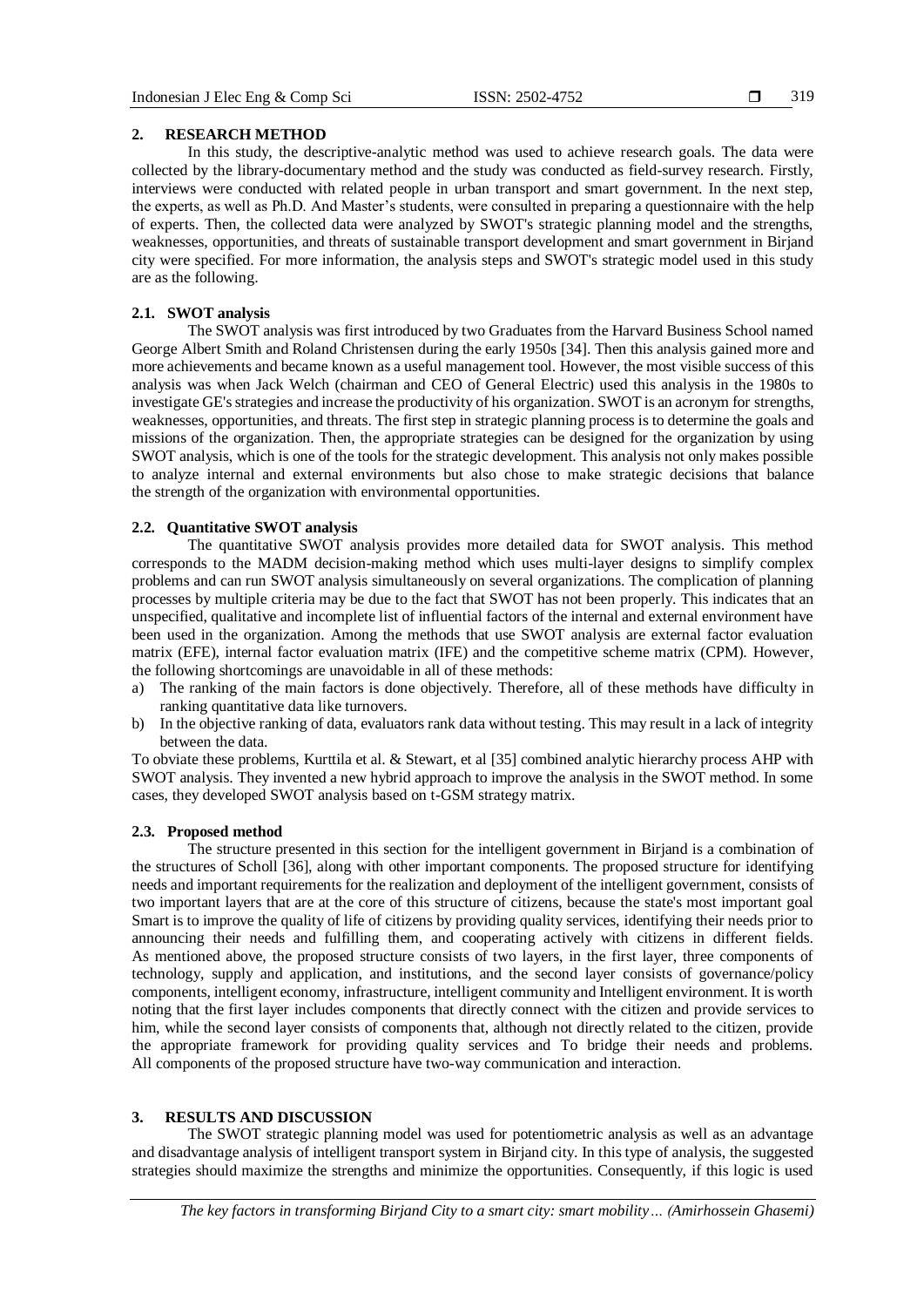correctly, it will have very good results to select and design an effective strategy [37]. To formulate the final strategies, it is necessary to consider all factors as part of the strategic planning process within the framework of the SWOT analysis model. Generally, the SWOT technique is a tool for analyzing the situation and formulating strategies. This is carried out by:

- a) Recognizing and classifying the strengths and weaknesses;
- b) Recognizing and classifying opportunities and threats outside of the system;
- c) Determining the strategic position and developing a SWOT matrix;
- d) Formulating various strategies to guide the system [38]. There are four types of strategies in this type of analysis;
- a) The first type, internal strengths as compared with external opportunities and SO strategies are derived. In implementing this type of strategy, the system tries to exploit external opportunities using internal strengths.
- b) The second type, internal weaknesses are compared with opportunities outside the organization and WO strategies are derived. The goal of this type of strategy is to improve internal weaknesses through the use of outside opportunities.
- c) The third type: they are adopted when internal strengths are compared with external threats and ST strategies are derived. In implementing these types of strategies, efforts are being made to reduce or eliminate the effects of threats outside the organization.
- d) The fourth type is WT strategies that are obtained by comparing internal weaknesses with external threats. This strategy aims to reduce internal weaknesses and avoid external threats [39].

Although, due to the unplanned expansion and rapid growth of cities as well as the increase in traffic, the need to pay attention to intelligent systems is essential and inevitable. Despite having the numerous benefits and opportunities in some countries, especially the developing countries, this transportation system has some weaknesses in the structure of its own governing system and management, which seems to be necessary to resolve these issues in order to find the intelligent transportation system and increase its efficiency. According to different conducted studies, the strengths, weaknesses, opportunities, and threats resulted from the transportation system in Birjand metropolitan were obtained in the SWOT model as shown in Tables 1-4. Finally, due to the use of the desired model as well as the analysis of weaknesses, strengths, opportunities, and threats using the SWOT strategic model, the strategies obtained to achieve the determined goals in an intelligent transport system of Birjand city were as the following in the Table 5.

The structure presented in this section for smart government in Birjand as shown in Figure 1 is a combination of Asia [40], Jimenez et al. [41] And Schnoll's [42] structures along with other important components. The proposed structure helps to identify the important needs and requirements to fulfill and deploy smart government. This structure includes two important layers that citizens are at the core of this structure for the main purpose of smart government is to improve the life quality of citizens through providing high-quality services, detecting the needs and their fulfillment, and collaborating and engaging actively with citizens in different fields. In [43] As mentioned, the proposed structure consists of two layers. The first layer includes three components of technology, data, and information supply and institutions, and the second layer includes the components of governance/politics, smart economy, infrastructures, smart community, and smart environment. Remarkably, the first layer consists of components that directly connect with the citizen, while the second layer includes components that, although are not directly related to the citizen, provide the appropriate framework to offer high-quality services and eliminate their needs and problems. All components of the proposed structure have mutual communication.

| Table 1. Potentiometric strengths for intelligent transport systems                          |                |                    |      |              |
|----------------------------------------------------------------------------------------------|----------------|--------------------|------|--------------|
| Strengths                                                                                    | Initial factor | A secondary factor | Rank | Final factor |
| Raising service and safety                                                                   | 71             | 0.234              | 4    | 0.936        |
| Experienced experts in the transportation<br>system sector                                   | 44             | 0.145              | 2    | 0.29         |
| Terms and conditions supporting<br>intelligent transport system                              | 64             | 0.211              |      | 0.633        |
| Training programs to improve the<br>capabilities of Intelligent transport<br>system managers | 55             | 0.181              |      | 0.362        |
| Economic savings                                                                             | 69             | 0.227              |      | 0.681        |
| Total                                                                                        | 303            |                    |      | 2.902        |

Table 1. Potentiometric strengths for intelligent transport systems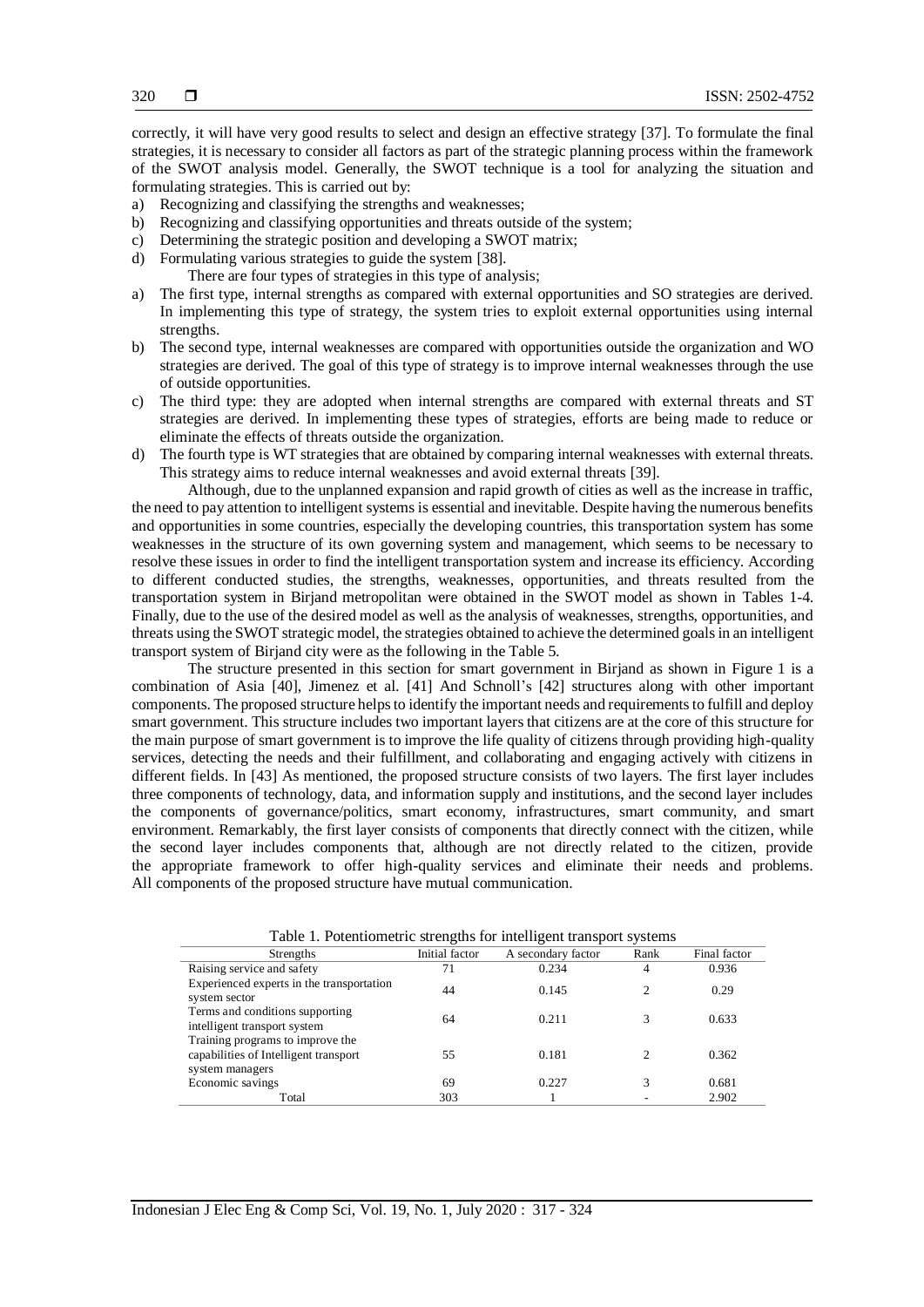Table 2. Potentiometric threats for intelligent transport systems

| Table 2. I dictitionicate un cats for intemgent aansport systems                             |                |                    |                |              |
|----------------------------------------------------------------------------------------------|----------------|--------------------|----------------|--------------|
| Strengths                                                                                    | Initial factor | A secondary factor | Rank           | Final factor |
| Raising service and safety                                                                   | 71             | 0.234              | 4              | 0.936        |
| Experienced experts in the transportation<br>system sector                                   | 44             | 0.145              | $\overline{c}$ | 0.29         |
| Terms and conditions supporting the<br>intelligent transport system                          | 64             | 0.211              | 3              | 0.633        |
| Training programs to improve the<br>capabilities of Intelligent transport system<br>managers | 55             | 0.181              | 2              | 0.362        |
| Economic savings                                                                             | 69             | 0.227              | 3              | 0.681        |
| Total                                                                                        | 303            |                    |                | 2.902        |

Table 3. Potentiometric weaknesses for intelligent transport systems

| Weaknesses                                   | Initial factor | A secondary factor | Rank                        | Final factor |
|----------------------------------------------|----------------|--------------------|-----------------------------|--------------|
| The bad situation of hardware systems        | 59             | 0.238              | 4                           | 0.952        |
| The inappropriate situation of quantitative  |                |                    |                             |              |
| and qualitative human resources,             | 49             | 0.198              | 3                           | 0.594        |
| specialized in ITS sector                    |                |                    |                             |              |
| The lack of knowledge in private sector      |                |                    |                             |              |
| about the benefits of developing intelligent | 42             | 0.170              | $\mathcal{D}_{\mathcal{L}}$ | 0.34         |
| transport systems                            |                |                    |                             |              |
| The inappropriate situation of contractors   |                |                    |                             |              |
| (consultants) experienced in developing      | 43             | 0.174              | $\mathcal{D}_{\mathcal{L}}$ | 0.348        |
| and maintaining intelligent systems          |                |                    |                             |              |
| The initial cost of purchasing these         | 54             | 0.218              | 3                           | 0.654        |
| systems                                      |                |                    |                             |              |
| Total                                        | 247            |                    |                             | 2.888        |

Table 4. Potentiometric opportunities for intelligent transport systems

| Opportunities                                | Initial factor | A secondary factor | Rank | Final factor |
|----------------------------------------------|----------------|--------------------|------|--------------|
| The growth of the intelligent transportation | 76             | 0.232              | 4    | 0.928        |
| system and its development in Birjand city   |                |                    |      |              |
| The viewpoint of chief officers in the       | 47             | 0.143              |      | 0.429        |
| development of intelligent transport systems |                |                    |      |              |
| The increase in the safety of roads and the  | 68             | 0.297              | 4    | 0.828        |
| decrease of accidents                        |                |                    |      |              |
| Lowering the amount of energy                | 74             | 0.226              | 4    | 0.904        |
| Lowering the environmental effects of        | 62             | 0.189              |      | 0.567        |
| transportation                               |                |                    |      |              |
| Total                                        | 327            |                    |      | 3.656        |

|                                                                                                                                                                                                                                                      | Table 5. Potentiometric strategies for intelligent transport systems                                                                                                                                                                                                                                                         |
|------------------------------------------------------------------------------------------------------------------------------------------------------------------------------------------------------------------------------------------------------|------------------------------------------------------------------------------------------------------------------------------------------------------------------------------------------------------------------------------------------------------------------------------------------------------------------------------|
| SO (competitive -invasive strategies)                                                                                                                                                                                                                | WT (defensive strategies)                                                                                                                                                                                                                                                                                                    |
| 1. Planning various seminars and gatherings to<br>justify and familiarize all authorities and<br>citizens with the potentials and efficiency of the<br>transport system<br>2. Formulating fundraising strategies in the<br>smart<br>transport system | 1. Lack of Development in traditional transport systems<br>2. Encouraging people to participate in the development of smart<br>transport systems<br>3. Training private sector and informing it about the interests<br>resulted from the investment in this sector                                                           |
| WO (review strategy)                                                                                                                                                                                                                                 | ST (diversification strategy)                                                                                                                                                                                                                                                                                                |
| 1. Improving hardware systems<br>2. Training private sector and informing it about<br>the interests resulted from the investment in this<br>sector<br>3. Training the skilled human force<br>4. Improving software systems                           | 1. Systematic view, the development of transport systems in line<br>with the objectives of an intelligent transport system<br>2. Reviewing the experiences of different countries and using<br>their successful experiences<br>3. Finding the reasons for the failure of this at different parts and<br>avoiding the repeats |

*The key factors in transforming Birjand City to a smart city: smart mobility… (Amirhossein Ghasemi)*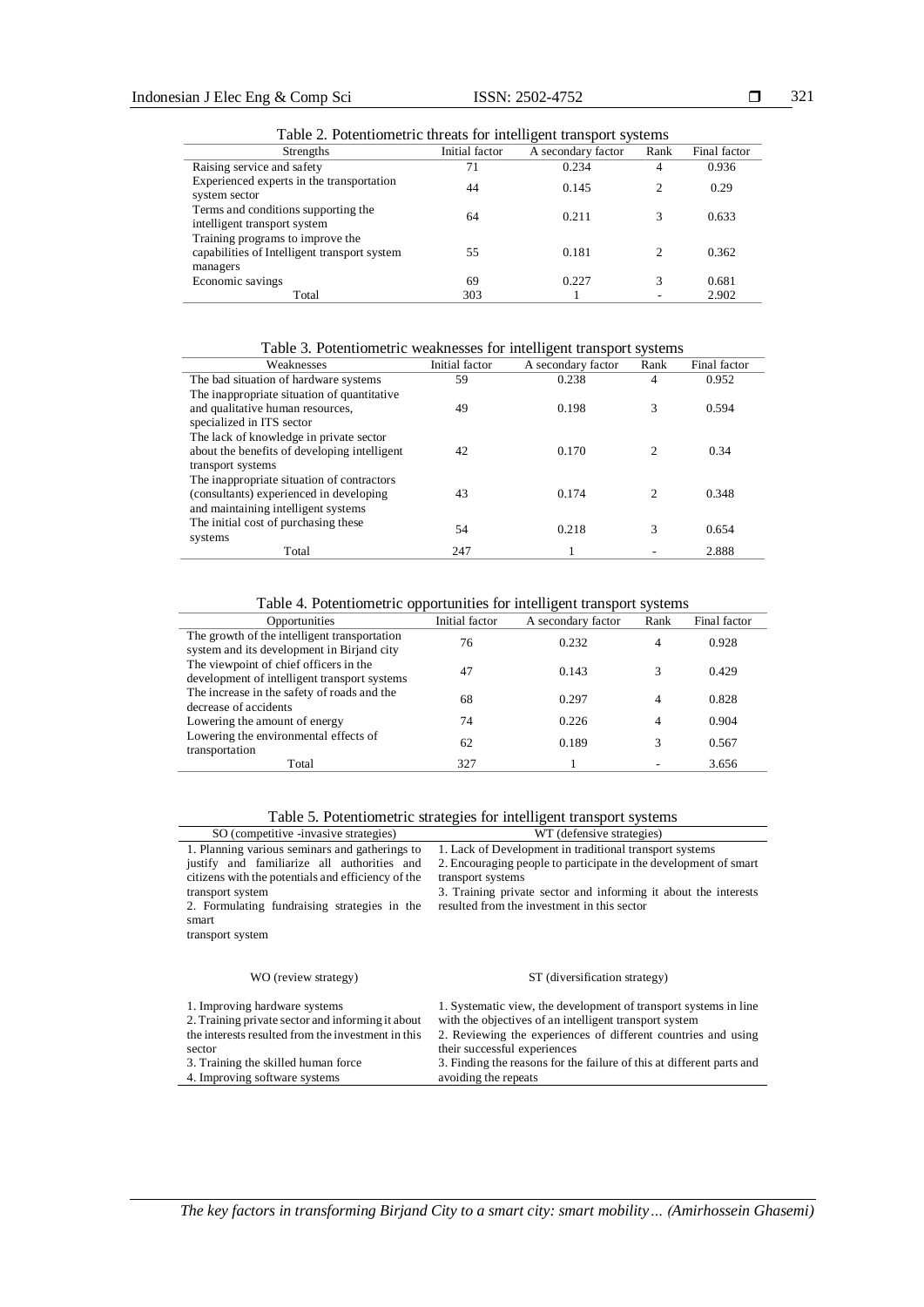

Figure 1. The proposed structure for smart government

### **4. CONCLUSION**

The results of studies related to the two components of the intelligent transport system and smart government discussed in regard to transforming Birjand city to a smarter city are divided into two following parts. For potentiometric analysis, planning and providing the strategies necessary to create an intelligent transport system in Birjand city, internal and external factors were identified and some strategies were proposed using SWOT analysis method. After the analysis and comparison of this method, some strategies were proposed to use positive points and reduce the effects of negative points. Focusing on these strategies and making decisions by taking into account the mentioned factors can help to improve transport in this area. It seems that moving towards implementing strategies can overcome many transport problems in the city.

However, the following suggestions are presented to achieve the ultimate goal of the intelligent transportation system in this city. Training experts in the field of intelligent transportation in Birjand city. Organizing multiple briefing sessions for officials of different sectors to learn more about the results of using this system in the city. Reviewing and using successful experiences at the national and international level. Implementing basic studies and long-term strategies to develop the intelligent transport system. Expanding the partnership between the public sector and the private sector to use intelligent transportation

ITS activities in the world's major cities show the importance of these systems. The advantage of ITS both in terms of cost-benefit ratio and the nature of benefits is the main reason to use these systems. In America, for example, the cost-benefit ratio in urban areas is 5.2, and in large cities, it reaches 2.8. With the aim of identifying the needs and requirements of smart government deployment, at first, a comprehensive structure for the realization of smart government in Birjand city was addressed after reviewing the literature, extracting various features and structures of smart government and using the valuable ideas of experts in this field. The proposed structure consists of two layers and eight components that citizens are at the core. The three components of technology, data supply and application, and institutions in the first layer have direct interaction with citizens. The five components of governance/politics, smart economy, smart community, smart environment, and infrastructures are in the second layer. Although they are not directly related to citizens, they affect the way services are provided indirectly. In addition, their existence is a prerequisite for the realization of a smart government.

The structure presented in this study also addresses the various dimensions that governments should take into account in their activities and plans for the realization and deployment of smart government. The issues which need attention in smart government are the security and privacy due to government openness, the use of up-to-date technologies, the regulation of supportive laws and regulations, the reinforcement of the intellectual property system, the establishment of interactions and communications with other areas in the country and the enhancement of people knowledge and awareness. With the activities undertaken in the country for the realization of e-government, it can be stated that currently, our country is transitioning from the first generation of e-government (i.e. Information creation) to the second generation, namely Electronic transmission. Although it seems that we have a long way to go to the third generation, i.e. The smart t government, fortunately, the policies and laws that have been adopted in recent years can provide the necessary ground for the realization of the third generation. In addition, though there is a lack of policies and laws in some areas, it is hoped that the results of this study and other similar studies can attract the attention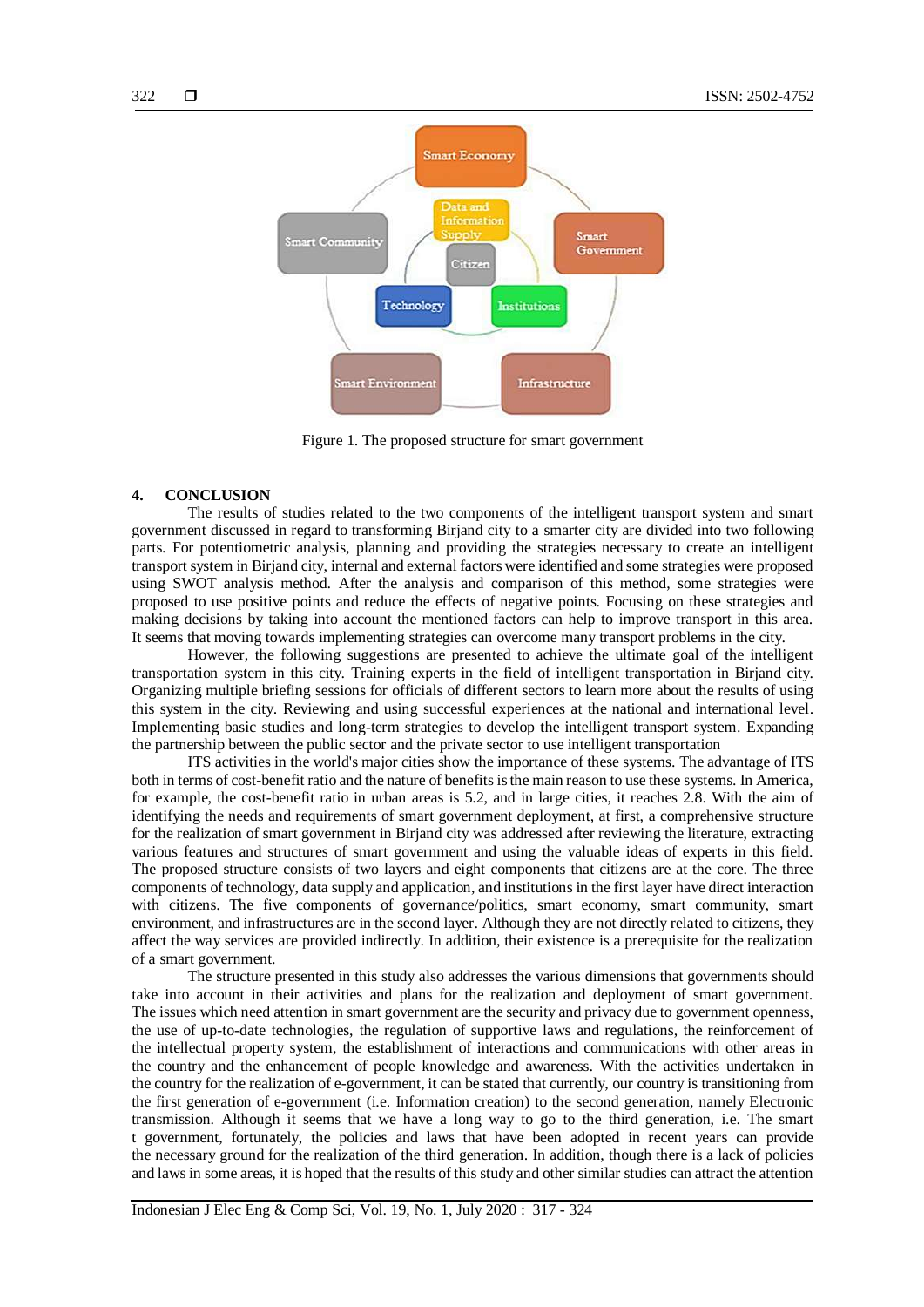of policymakers to these issues. Based on the structure presented for smart government, the realization of such government is not limited to a specific field, but it requires the cooperation of all parts of society, institutions, and their appropriate interactions and relationships.

The policy recommendations and strategies that are the result of examining the policies and programs of the country in the field of e-government and can provide the necessary ground for the realization of smart government are as follows: designing architecture by a smart government and development policies, laws, and regulations in line with it. Defining smart government plans, according to its position in the reference architecture of smart government development. Holding various conferences and meetings of bulk data and its applications to become familiar with the concept and its application. Culture-building and designing programs to raise awareness and knowledge of the community, disseminating the culture of knowledge sharing, and encouraging all levels of society to use day-to-day technologies for their own activities by increasing accessibility and reducing the cost of these technologies.Increasing information transparency by adopting appropriate policies and monitoring the implementation of these policies and providing the necessary framework for implementing the relevant policies in this area. Increasing knowledge and information sharing between governmental agencies, as well as between governments, citizens and businesses, by providing the necessary framework for information exchange through various channels such as mobile phones to enhance openness. Considering the dimensions of environmental protection and sustainable development policies, laws and regulations related to the development of e-government and other laws. Providing the necessary infrastructures to increase information security and people privacy. Holding training courses for employees, citizens to increase their knowledge in the field of information technology and its approaches. Allocating budget to develop e-government and smart government and organize the budget allocation process.

Although many efforts have been made to achieve the results in this plan, to achieve better and more effective results, the following issues are suggested. Use the Internet of Objects. Use advanced technology such as high-quality smart cameras in the transportation system. Use the Internet of objects in security and privacy.

#### **REFERENCES**

- [1] Barati Goudarzi N., & Gharai F., "Regenerating the Spatial Patterns of Contemporary Neighborhoods in Tehran Based on Traditional Neighborhood Patterns by Examining the Evolution of Two Periods of Qajar And Contemporary," *The Turkish Online Journal of Design, Art and Communication,* pp. 75-94, 2016.
- [2] B. Seyedashrafi, M. Ravankhah, et. al., "Applying heritage impact assessment to urban development: World heritage property of Masjed-e Jame of Isfahan in Iran," *Sustainable Cities and Society,* vol. 31, pp. 213-224, 2017.
- [3] M. Noroozian, "The elderly population in Iran: an ever growing concern in the health system," *Iranian Journal of Psychatry and Behavioral Science,* vol. 6, no. 2, pp. 1-6, 2012.
- [4] V. Albino, U. Berardi, and R. M. Dangelico, "Smart Cities: Definitions, Dimensions, Performance, and Initiatives," *J. Urban Technol.*, vol. 22, no. 1, pp. 3–21, Jan. 2015.
- [5] L. Bosek, "Information Sharing, Transparency, and E-Governance Among County Government Offices in Southeastern Michigan," 2017.
- [6] M. Angelidou, "Smart city policies: A spatial approach," *Smart city policies: A spatial approach,* vol. 41, pp. S3-S11, 2014.
- [7] F. Corno, T. Montanaro, "SmartBike: An IoT crowd sensing platform for monitoring city air pollution," *International Journal Of Electrical And Computer Engineering*, 2017.
- [8] A. Auer, S. Feese, S. Lockwood, and B. Hamilton, "History of intelligent transportation systems," 2016. [Onine]. Available[: https://www.its.dot.gov/presentations/2017/AVCV\\_ITSHistory.pdf](https://www.its.dot.gov/presentations/2017/AVCV_ITSHistory.pdf)
- [9] Willhelm R., et. al., "The governance of smart cities: A systematic literature review," *Cites*, vol. 81, pp. 1-23, 2018.
- [10] D. Mutiara, S. Yuniarti, and B. Pratama, "Smart governance for smart city," *IOP Conf. Ser. Earth Environ. Sci.*, 2018.
- [11] G. V. Pereira, M. A. Macadar, E. M. Luciano, and M. G. Testa, "Delivering public value through open government data initiatives in a Smart City context," *Inf. Syst. Front.*, vol. 19, no. 2, pp. 213–229, Apr. 2017.
- [12] C. Peprah, O. Amponsah, C. Oduro, "A system view of smart mobility and its implications for Ghanaian cities," *Sustainable Cities and Society,* vol. 44, pp. 739-747, 2019.
- [13] M. Gohar, M. Muzammal, et. al., "SMART TSS: Defining transportation system behavior using big data analytics in smart cities," vol. 41, pp. 114-119, 2018.
- [14] Khiabani A. G., & Heydari A., "Design and implementation of an optimal switching controller for uninterruptible powersupply inverters using adaptive dynamic programming," *IET Power Electronics*, vol. 12, no. 12, 2019.
- [15] Khiabani A. G., & Heydari, A., "Optimal switching of voltage source inverters using approximate dynamic programming," I*n ASME 2018 Dynamic Systems and Control Conference (pp. V001T01A006-V001T01A006). American Society of Mechanical Engineers,* 2012.
- [16] Babazadeh R., & Khiabani A. G., "Nonlinear Observer Design for RC Battery Model for Estimating State of Charge & State of Health Based on State-Dependent Riccati Equation," *In 2018 IEEE Electrical Power and Energy Conference (EPEC) IEEE*, pp. 1-5*,* 2018.
- [17] Azarang A., Kamaei S., Miri M., & Asemani M. H., "A new fractional-order chaotic system and its synchronization via Lyapunov and improved Laplacian-based method," *Optik*, vol. 127, no. 24, pp. 11717-11731, 2016.

*The key factors in transforming Birjand City to a smart city: smart mobility… (Amirhossein Ghasemi)*